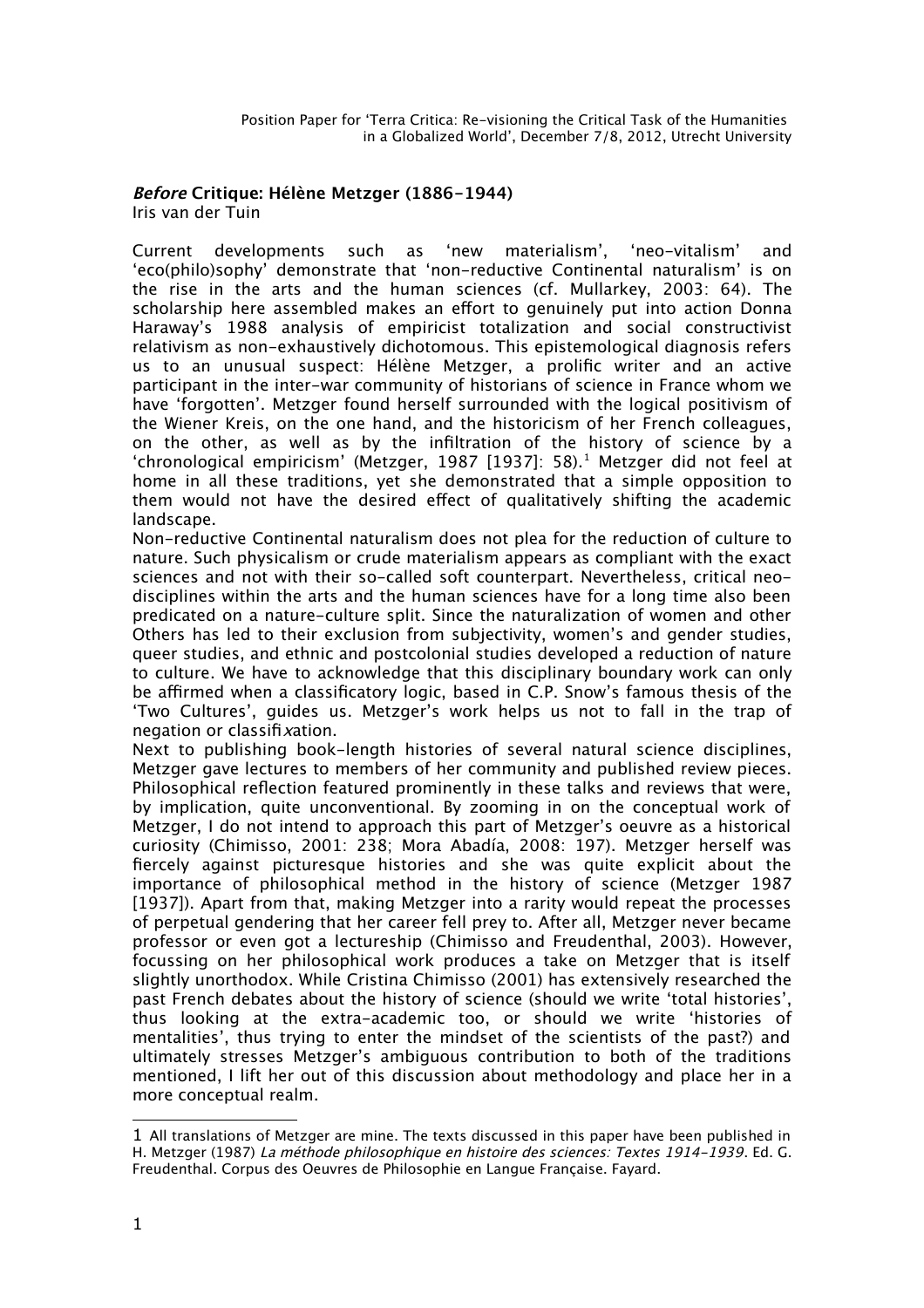The way in which Metzger responded to both the logical positivism developed a 1.000+ kilometres away from Paris and her colleagues in the history of science that worked nearby can demonstrate why and how philosophy was so important for her. Since the *Centre de Synthèse*, for whose Histories of Science Unit Metzger served as a secretary, was 'to promote historical knowledge along the lines of a rather positivistic conception of history' (Chimisso, 2001: 212), Metzger can be said to have been an 'outsider within' that context; as much as she argued against the rise of the Wiener Kreis in epistemology, she argued against the state of the art in the historical profession. Metzger was unhappy with what we now call the Whighistorical take on mentalities, prominently put forward by her uncle, the historian of philosophy Lucien Lévy-Bruhl, and popular amongst her French colleagues. If we were to start with Metzger's take on the Wiener Kreis, whose viewpoints had suddenly come to dominate the 1935 Congrès international de philosophie scientifique held in Paris, we immediately encounter the courage with which

Metzger approached colleagues and their (implicit) epistemologies. Metzger's key question about the 'absolute positivism' or 'complete empiricism' of the Wiener Kreis was about its claim to newness (Metzger, 1987 [1935]: 166). Ascribing 'an exuberance and a juvenile aggression' to the style of the logical positivists (Metzger, 1987 [1936]: 55), Metzger confrms that, on a conceptual level,

[...] what is worrying is that the members of the Vienna School, for the first time, believe that their Viennese insights are philosophical commonplaces. Also worrying is that the members of the Vienna School who are fighting the *a priori* with all their might, nevertheless keep one in place at the basis of their work; it is the systematic ignorance, frst spontaneously, then required, of the original philosophical works, of the history of philosophy and the history of science. This  $a$ priori and naïve ignorance make it very difficult to come to a fair judgment  $[...]$ . (Metzger, 1987 [1935]: 166)

The important conceptual aspect of this quotation is the non-exhaustive opposition that is claimed to exist between the Kantian synthetic *a priori*, fought by the members of the Wiener Kreis, and the a priori of the latter, based on their continuing separation of thought from thinker as per which thought becomes a thing that is to be treated logically (Metzger, 1987 [1935]: 167) and their consequential, yet unacknowledged re-affirmation of what we now call a disembodied Subject.

Historian of science and Jewish thought Gad Freudenthal (1990) has linked Metzger's manner of reasoning employed vis-à-vis logical positivism to the work of Hans-Georg Gadamer. Gadamer (2004 [1989]: 277) explicitly stated that the Enlightenment attempt at undoing prejudice from research installs itself a prejudice, stemming mainly from his insight that '[t]o be historically means that knowledge of oneself can never be complete' (Gadamer, 2004 [1989]: 301; emphasis in original). In other words, the so-called Subject is never fully known to itself and should therefore not be presupposed, which is indeed reconcilable with Metzger's affirmation that, while constantly searching for a deepened understanding of the past, the historian tries to

[...] penetrate with greater certainty and more active sympathy the creative thinking of the past in which he infuses new life, that he revives for a moment. Moreover, there is a personal, subjective factor [...] which is impossible to eliminate completely; it is better to admit it honestly than to deny it a priori. Historians, like all philosophers, like all scientists and like all humans have innate tendencies, individual, but imperceptible ways of thinking that are themselves not yet opinions or even systems of thought, but that can and do engender such opinions and systems. (Metzger, 1987 [1933]: 11)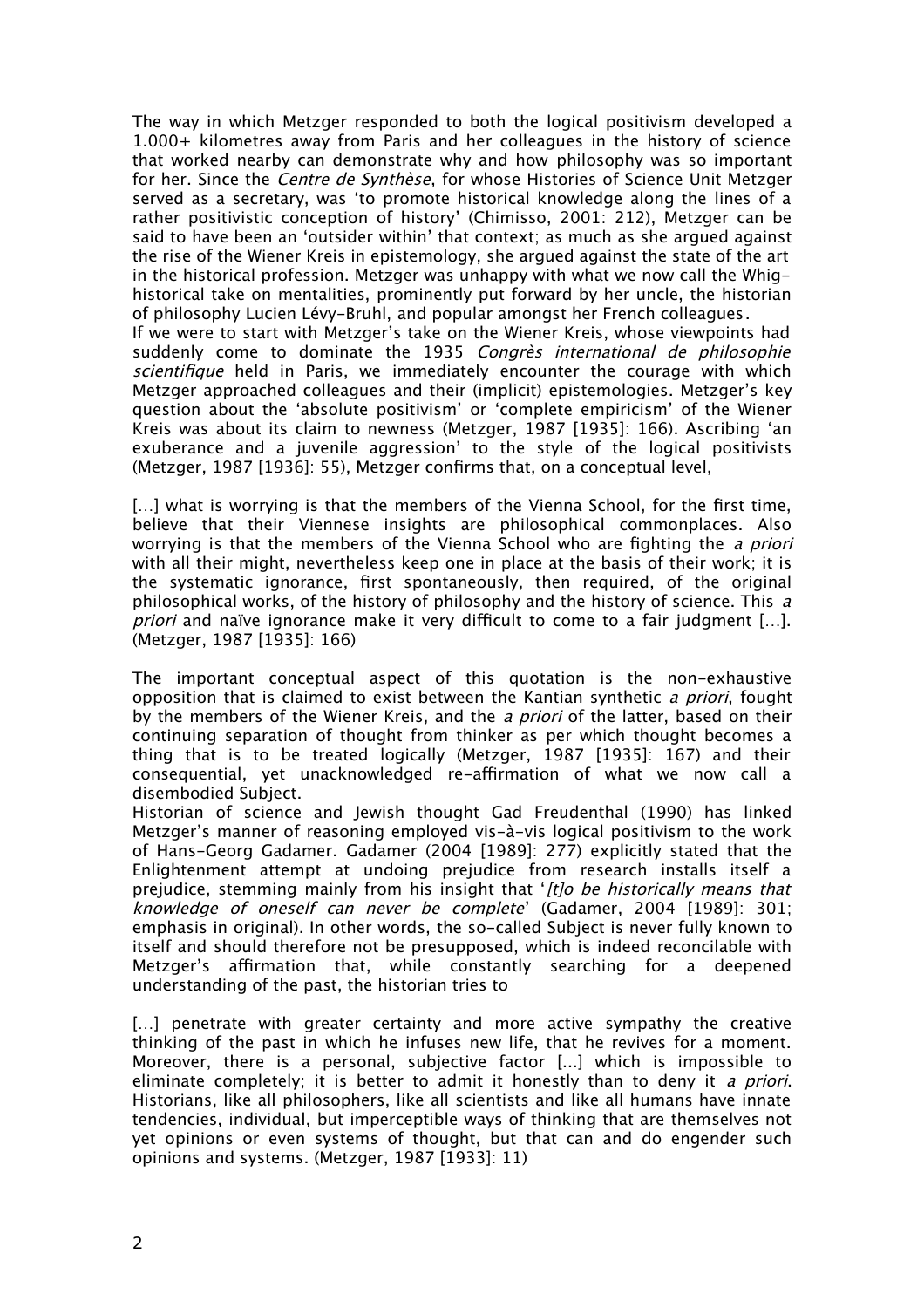Unwilling to separate thought from thinker and thus considering the thinker along embodied lines, the historian, according to Metzger, 'tries to fnd or recreate, for a moment in itself, the forces underlying the works that are the object of his meditation' (Metzger, 1987 [1933]: 11). Not only does this install an *a priori* that is completely diferent from Kant and the Wiener Kreis, but also are we looking at an immanent appreciation of what scholars, including historians of science, do. This a priori manifests itself 'in the procedures of the advancement of thinking itself' (Metzger 1987 [1936]: 49).

In line with her affirmation of the embodied subiect that is never self-same. Metzger embraced the active role of what she labelled 'the *a priori* of expansive thought' in an attempt to qualitatively shift the equally naïve historicism of the school of the mentalities that she found herself surrounded with both in the history of science (Lévy-Bruhl and his followers) and in history in general (think of the Annales School that had also just come up). Metzger did not easily conform to the study of the mentality of an era, a programme that came with the assertion of a *primitive* mentality. Metzger simply claimed about the latter that such illogical, spontaneous thought is still at work and produces the most wonderful (scholarly) discoveries (Chimisso, 2000: 50). Metzger

[...] call[ed] *expansive* thinking that which rushes noisily and simultaneously in all directions where it can cut a path, which will constantly and irregularly go ahead without taking a moment to contemplate with a glance the terrain covered, and without attempting to build a doctrinal monument! (Metzger 1987 [1936]: 47; emphasis in original)

In conjunction with her rejection of the primitive mentality, Metzger also refused the sudden leap from non-refective, expansive thought to refective thought that she connects to the figure of René Descartes. Making fun of his schismic argument about the fact that 'mentally speaking, we pass from the state of child to the state of adult' (Metzger 1987 [1936]: 51-2), Metzger only wanted to go as far as confrming that there is rather continuity and back-and-forth movement between the two ways of thinking. This organic unity is further strengthened when Metzger compares 'human intelligence [with] the eye of certain deep water fshes, which is at the same time organ of vision and source of light, if it prevents its own clarity it will quickly become blind' (Metzger 1987 [1936]: 56).

In sum, the 1930s context of Metzger existed, frst of all, of the anti-Kantian members of the Wiener Kreis that propagated the impossibility of a synthetic  $a$ priori and attempted to restrict knowledge theory to the analytic a priori (knowledge based in logical reasoning) and the synthetic <sup>a</sup> posteriori (experienced-based knowledge). Metzger made explicit how this framework, established through oppositional argumentation, was far from new and did nothing but reintroduce the disembodied knower, historian and philosopher. Secondly, the historicist alternative was uncovered as being infused with positivism. Metzger claimed that the chronological empiricism that was the foundation of the work of her French colleagues was not verifable, because the primitive mentality that modern scientists had supposedly overcome was, according to Metzger, still around us and very productive in fact. She refuted the historian's claim to disembodiment and made spontaneous thought into an important building block for thinking about thinking as well as making discoveries. What Metzger proposed is a thoroughly reworked a priori: the a priori of expansive thought. I propose to condense this label and to call her a priori a 'creative' one. This creative *a priori* is both a rethinking of the *a priori* discussion then and now and a tool with which the *a priori* of any *a priori* can be studied. The concept of the creative a priori is to capture and keep alive the complex onto-epistemological moves made in Metzger's least-known work. 'Creative a priori' is shorthand for